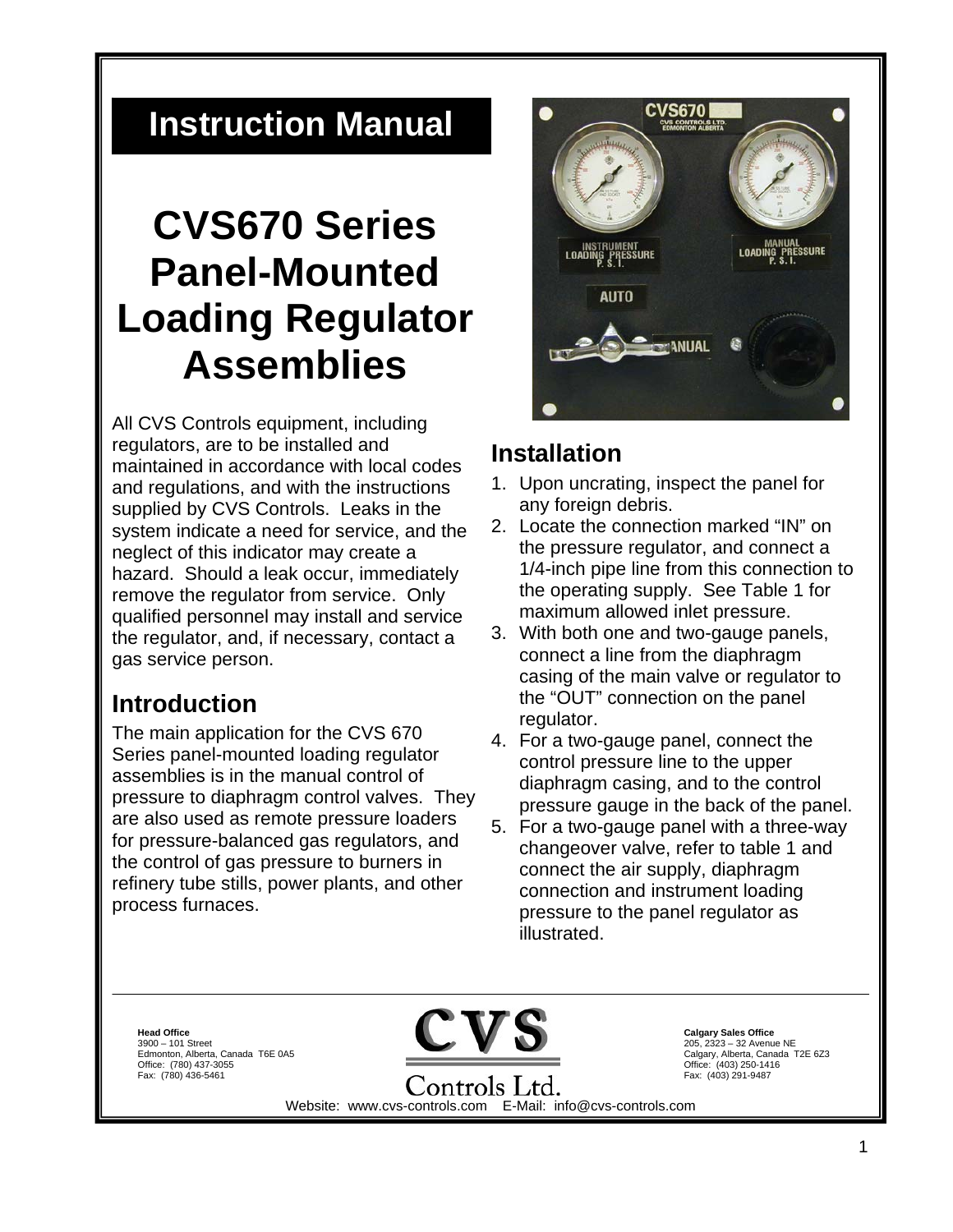# **Start-Up**

- 1. Open the air supply line and check all connections for leaks.
- 2. Refer to the manual loading pressure gauge for the loading pressure on the diaphragm of the main valve.
- 3. To increase the loading pressure, turn the handwheel clockwise. To decrease the loading pressure, turn the handwheel counterclockwise.
- 4. Units with a three-way changeover valve may be operated manually. To prevent bumping set the manual control pressure gauge to the same reading as the instrument pressure when changing from manual to automatic or from automatic to manual control.

# **Overpressure Protection**

**Note:** Exposing any portion of this equipment to pressures exceeding the maximum inlet values (see Table 1) may result in leaks or damage to the regulator.

Avoid overpressure by providing appropriate protection and ensuring that none of the pressure limits will be exceeded.

Inspect the regulator assembly for damage after any overpressure condition.

All CVS 670 Series regulators have outlet pressure ratings which are lower than the inlet pressure ratings. If the actual inlet pressure exceeds the outlet pressure rating, overpressure protection is required through the installation of a relief valve. Refer to table 1 for the maximum emergency outlet pressure ratings appropriate for each regulator.

# **Principle of Operation**

CVS Series 670 regulators control supply pressure to diaphragm control valves or gas regulators, and are set manually. Instrument and manual loading pressures are read from the pressure gauges of the regulator. Pressure to the valve can be adjusted using the regulator handwheel (clockwise to increase supply pressure and counterclockwise to decrease supply pressure).

# **Maintenance**

- 1. The regulator can be removed from the panel for disassembly.
- 2. Remove the set screws or loosen the hex nut to isolate the regulator from the panel.
- 3. Refer to the proper instruction manual for further maintenance.

# **Serial Number**

All CVS 670 Series regulator assemblies have a serial number, stamped on the nameplate located on the front of the panel. When corresponding with your CVS Controls representative regarding the equipment, please include serial number, and when ordering new parts refer to the full part numbers from the parts list.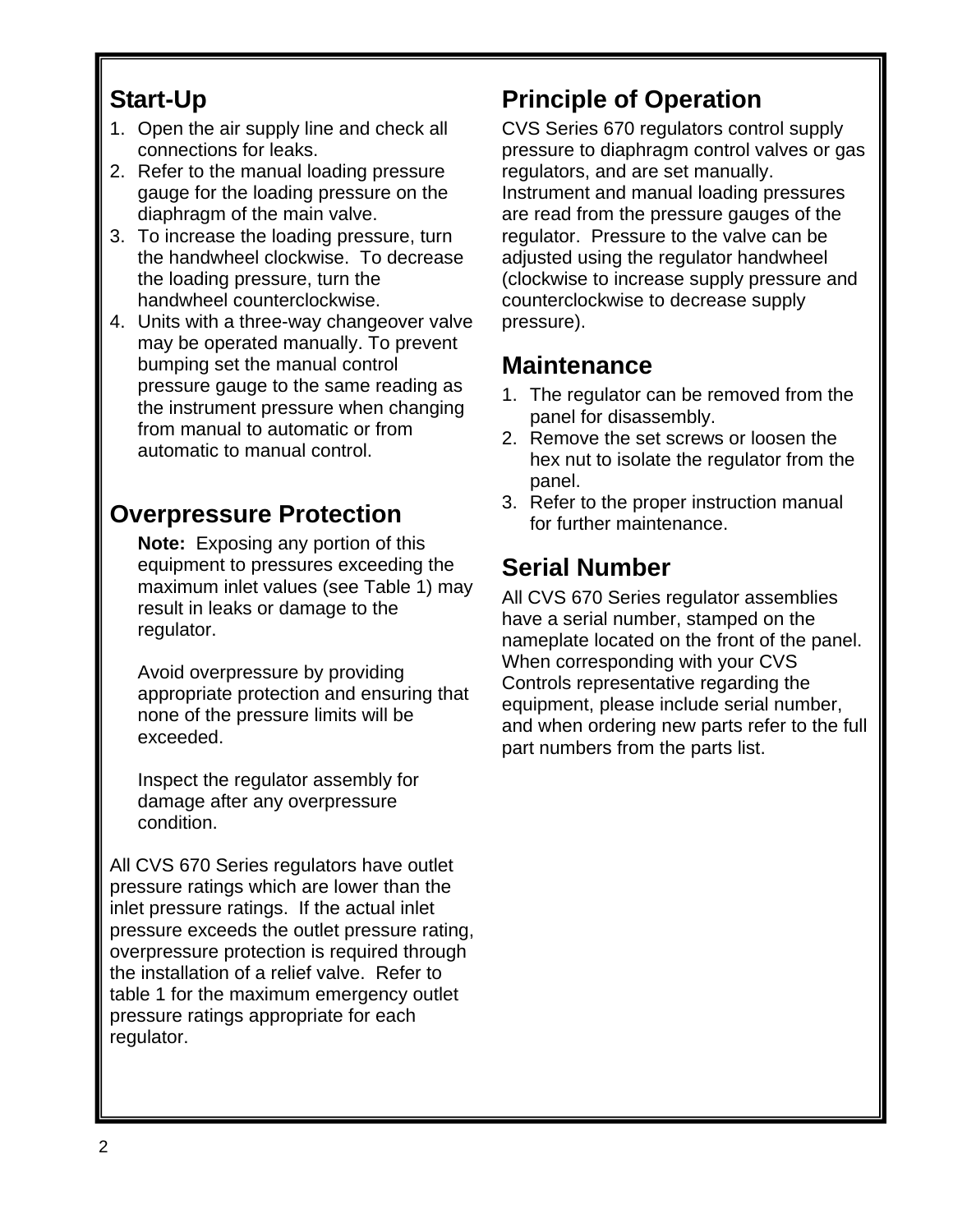

| 670    |   | Basic, 1-gauge panel                                               |                   | <b>250 PSIG</b> | <b>120 PSIG</b> | <b>120 PSIG</b> |
|--------|---|--------------------------------------------------------------------|-------------------|-----------------|-----------------|-----------------|
| 670F   |   | 1-gauge panel, regulator has filter                                |                   |                 |                 |                 |
| 670FG  |   | 2-gauge panel, regulator has filter                                |                   |                 |                 |                 |
| 670FGV |   | 2-gauge panel with 3-way changeover<br>valve, regulator has filter | Bellofram Type 50 |                 |                 |                 |
| 670G   | 2 | Basic, 2-gauge panel                                               |                   |                 |                 |                 |
| 670GV  | 2 | 2-gauge panel with 3-way or 4-way<br>changeover valve              |                   |                 |                 |                 |
| 671    |   | Basic 1-gauge panel                                                | 912N              | <b>250 PSIG</b> | 5 PSIG          | 10 PSIG         |
| 672V   |   | Basic 1-gauge panel with 3-way<br>changeover valve                 |                   |                 |                 |                 |
| 674G   |   | Basic 2-gauge panel                                                | Bellofram P39     | 6000 PSIG       | 225 PSIG        | <b>250 PSIG</b> |
| 675    | 2 | Basic 2-gauge panel                                                | Bellofram Type 50 | <b>250 PSIG</b> | <b>120 PSIG</b> | <b>120 PSIG</b> |
|        |   |                                                                    |                   |                 |                 |                 |